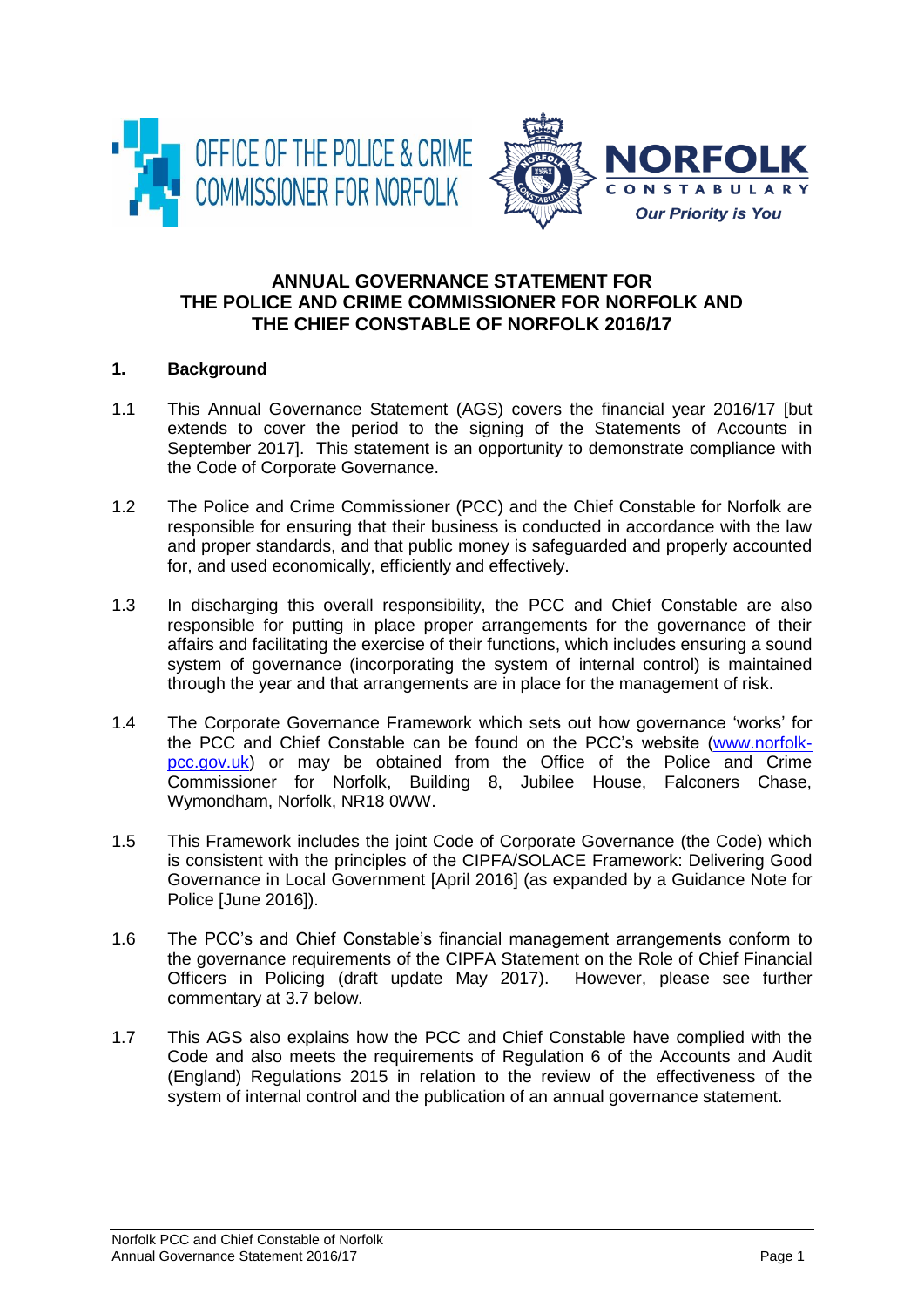# **2. The Purpose of the Governance Framework**

- 2.1 The governance framework comprises the systems and processes and culture and values by which the PCC and Chief Constable are directed and controlled, and the activities through which they account to and engage with the community. It enables the PCC and Chief Constable to monitor the achievement of their strategic objectives and to consider whether those objectives have led to the timely delivery of appropriate, cost-effective services, including achieving value for money.
- 2.2 The system of internal control is a significant part of that framework and is designed to manage risk to a reasonable level. It cannot eliminate all risk of failure to achieve policies, aims and objectives; it can therefore only provide reasonable and not absolute assurance of effectiveness. The system of internal control is based on an ongoing process designed to identify and prioritise the risks to the achievement of the PCC's and Chief Constable's policies, aims and objectives, to evaluate the likelihood of those risks being realised and the impact should they be realised, and to manage them effectively, efficiently and economically.
- 2.3 However, good governance is not only about processes, rules and procedures. The governance framework should be applied in a way which also demonstrates the spirit and ethos of good governance. Shared values which are integrated into the culture of an organisation and are reflected in behaviour and policy are essential hallmarks of good governance.

## **3. The Governance Framework**

- 3.1 The Chief Constable is responsible for operational policing matters, the direction and control of police officers and police staff, and for putting in place proper arrangements for the governance of the Constabulary. The PCC is required to hold the Chief Constable to account for the exercise of those functions and those of the persons under the Chief Constable's direction and control. It therefore follows that the Commissioner must satisfy himself that the Constabulary has appropriate mechanisms in place for the maintenance of good governance, and that these operate in practice.
- 3.2 The PCC has adopted a Corporate Governance Framework (including the Code of Corporate Governance) and a Scheme of Governance and Consent which includes Financial Regulations and Contract Standing Orders. These are reviewed periodically in accordance with requirements.
- 3.3 The governance framework has been in place throughout the financial year 2016/17 (ending 31 March 2017) and [up to the date of the approval of the Statements of Accounts].
- 3.4 The key elements of the systems and processes that comprise the PCC's and Chief Constable's governance arrangements and how these adhere to the seven principles in the Code are set out below:-

#### **Principle A – Behaving with integrity, demonstrating strong commitment to ethical values, and respecting the rule of law.**

3.5 The Police Code of Ethics, produced by the College of Policing, describes the principles that every member of the policing profession in England and Wales is expected to uphold and the standards of behaviour they are expected to meet. This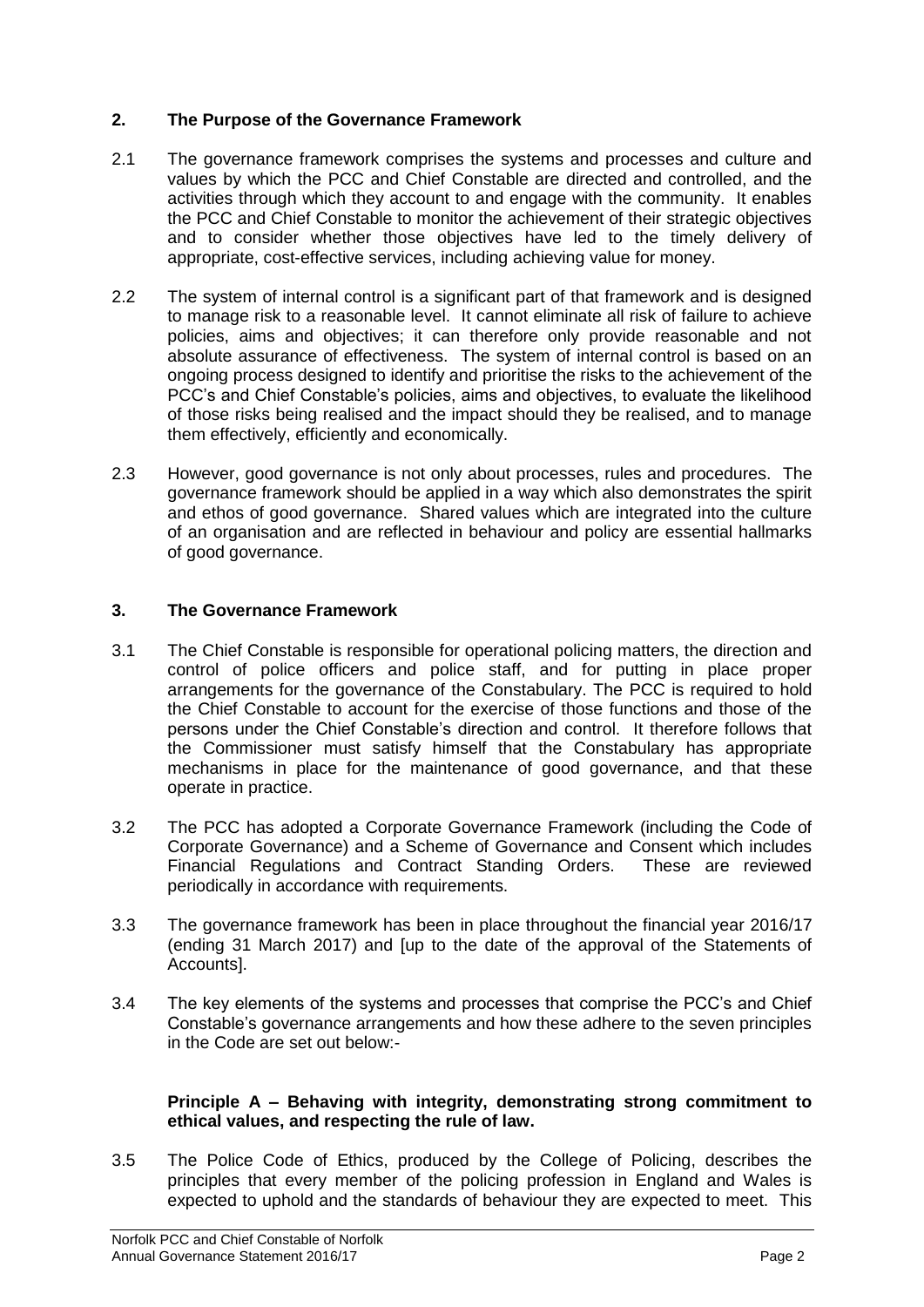Code applies to all those who work for the Constabulary, be they police officers, employees, contractors or volunteers. All staffs have been made aware of the requirements of the Code of Ethics and where necessary this is enforced for police officers by the Police (Conduct) Regulations and for police staff by the Police Staff Council Misconduct Procedures. A Code of Conduct based on the Code has also been adopted by the PCC and staff of the OPCC.

- 3.6 Formal policies also exist in respect of whistle blowing, public complaints, anti-fraud and corruption and the need to maintain a register of interests. An Ethics Committee has been established to enable staff to raise for consideration ethical issues affecting the Constabulary to enable further improvement in the transparency, professionalism and ethical approach of staff, policies and procedures to such issues.
- 3.7 Since 1st April 2014 the Norfolk PCC's Chief Financial Officer (CFO) has acted in a dual capacity (as Section 151 officer) for both the Norfolk PCC and the Chief Constable. The CIPFA Code says that some PCCs and Chief Constables have agreed locally to combine the two CFO posts and designate a single officer. It also says that whilst this arrangement may be regarded as a pragmatic and cost saving solution, it is essential that the potential risks are recognised and that the governance framework is structured in a way that accommodates and responds to any compromises which might arise. The guidance confirms that combined CFO arrangements do not contravene the provisions of the Police Reform and Social Responsibility 2011 Act. The local arrangements have been considered by the Audit Committee and appropriate safeguards put into place.

# **Principle B - Ensuring openness and comprehensive stakeholder engagement**

- 3.8 The PCC's website contains details of the meetings the PCC holds with the public, partners, Chief Constable, Audit Committee and Police and Crime Panel. Agendas, reports and minutes are available for public scrutiny where appropriate and social and digital media are frequently used to inform people unable to attend and to summarise meetings and key decisions.
- 3.9 The Constabulary offers regular, direct updates via its social and digital channels including Twitter, Facebook, the force website, and indirectly via the local media. In addition, members of the public can sign up to the free Police Connect service to receive details of local crimes, initiatives and engagement opportunities via e-mail, voicemail or text.
- 3.10 The Constabulary Community Engagement Strategy sets out how the Constabulary will effectively engage with the residents of Norfolk in accordance with Section 34 of the Police Reform and Social Responsibility Act 2011. Key aims include actively engaging with the public, using digital technology to reach a wider audience, ensuring officers and staffs have a clear understanding of expectations, working with partners, and acting on feedback to ensure we meet needs and requirements. Seven Community Engagement Officers have been appointed to each of the policing districts within the county and are using social media in a number of different ways to communicate effectively with the public.
- 3.11 Representatives of the PCC attend meetings regularly to ensure that the arrangements the Constabulary has in place are effective. The PCC's Office (OPCC) also has its own Communications and Engagement Strategy setting out how it will obtain the views of the community and victims of crime regarding policing. This was updated for 2016-2020. The OPCC has recently appointed a Consultation and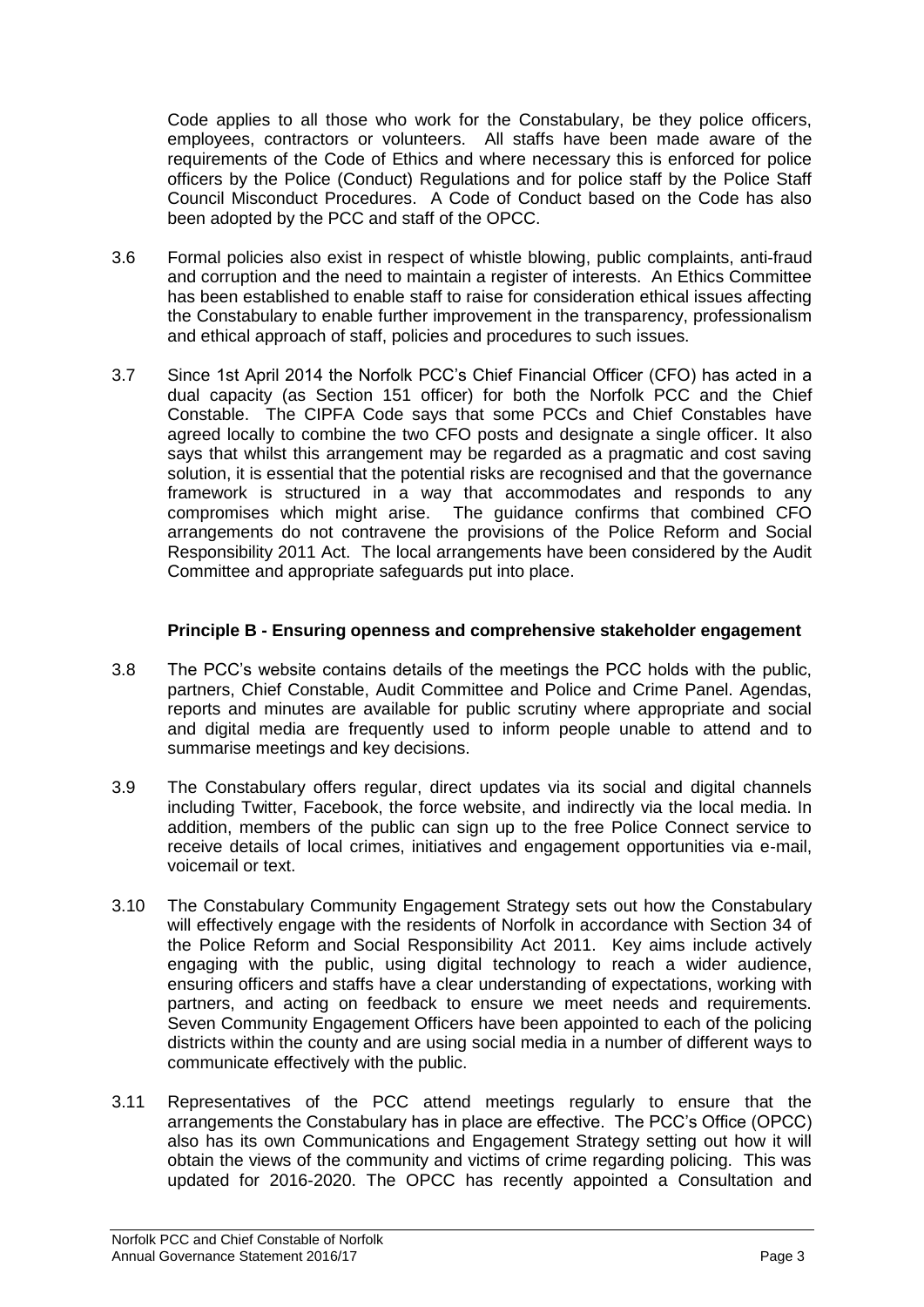Engagement Officer to review, develop and deliver its engagement activities and oversee delivery of its overarching Strategy.

- 3.12 The PCC held a countywide budget consultation asking Norfolk people whether they agreed to a 2% precept rise for 2017/18. More than 2,200 people responded with 76% in favour of a rise. Political groups and key partners were also consulted. The PCC holds regular public meetings (Police Accountability Forum) to hold the Chief Constable to account.
- 3.13 The PCC has established a Victims' Panel which is enabling him to consult directly with victims on a wide range of subjects and issues. The OPCC manages a number of independent advisory panels including the Independent Advisory Group (IAG).
- 3.14 The Constabulary measures the satisfaction of service users through the use of public surveys and reports to the Office of the PCC on levels of satisfaction as one of the agreed Police and Crime Objectives. This is done in accordance with Home Office requirements.
- 3.15 Norfolk Constabulary collaborates extensively with Suffolk Constabulary as it has done since 2008. This formal collaboration is across a range of services including operational policing and back office functions. The PCC is required to give approval to collaborative opportunities before they can commence. The PCCs of Norfolk and Suffolk meet during the year along with the Chief Constables to consider issues impacting on the organisations and to discharge the governance responsibilities between Norfolk and Suffolk. In addition to this there are governance arrangements that cover operational managers and Chief Officers. The main drivers have been to maintain the effectiveness of operational and organisational support and to drive out savings through economies of scale in order to protect front line resources wherever possible.
- 3.16 There are also services that are subject to ongoing regional collaboration. A Seven Force Strategic Collaboration Programme has been established (this is essentially the three strategic collaborations of Norfolk/Suffolk, Kent/Essex and Bedfordshire/Cambridgeshire/Hertfordshire) with a mission to develop options for wider collaboration in order to make efficiencies and drive out further savings. The programme is governed jointly by the seven PCCs and seven Chief Constables.

## **Principle C - Defining outcomes in terms of sustainable economic, social and environmental benefits**

- 3.17 The previous Commissioner published the first Police and Crime Plan for the period 2013/14 to 2016/17 in accordance with the Police Reform and Social Responsibility Act 2011. This established the PCC's vision and objectives for residents and service users. Following the PCC's first year in office the Plan was refreshed in 2014 to take account of the commissioning strategy and framework and to also make it more userfriendly and accessible. This approach has been endorsed by the Norfolk Police and Crime Panel. An annual report is also produced that provides an update on the PCC's progress against the delivery of the Police and Crime Plan.
- 3.18 Following his arrival in May 2017, the new PCC has consulted widely on his new Plan (2016/20) and this was published in March 2017. The Plan sets out seven core priorities for Norfolk and outlines the PCC's vision for tackling and preventing crime, protecting the most vulnerable and supporting victims.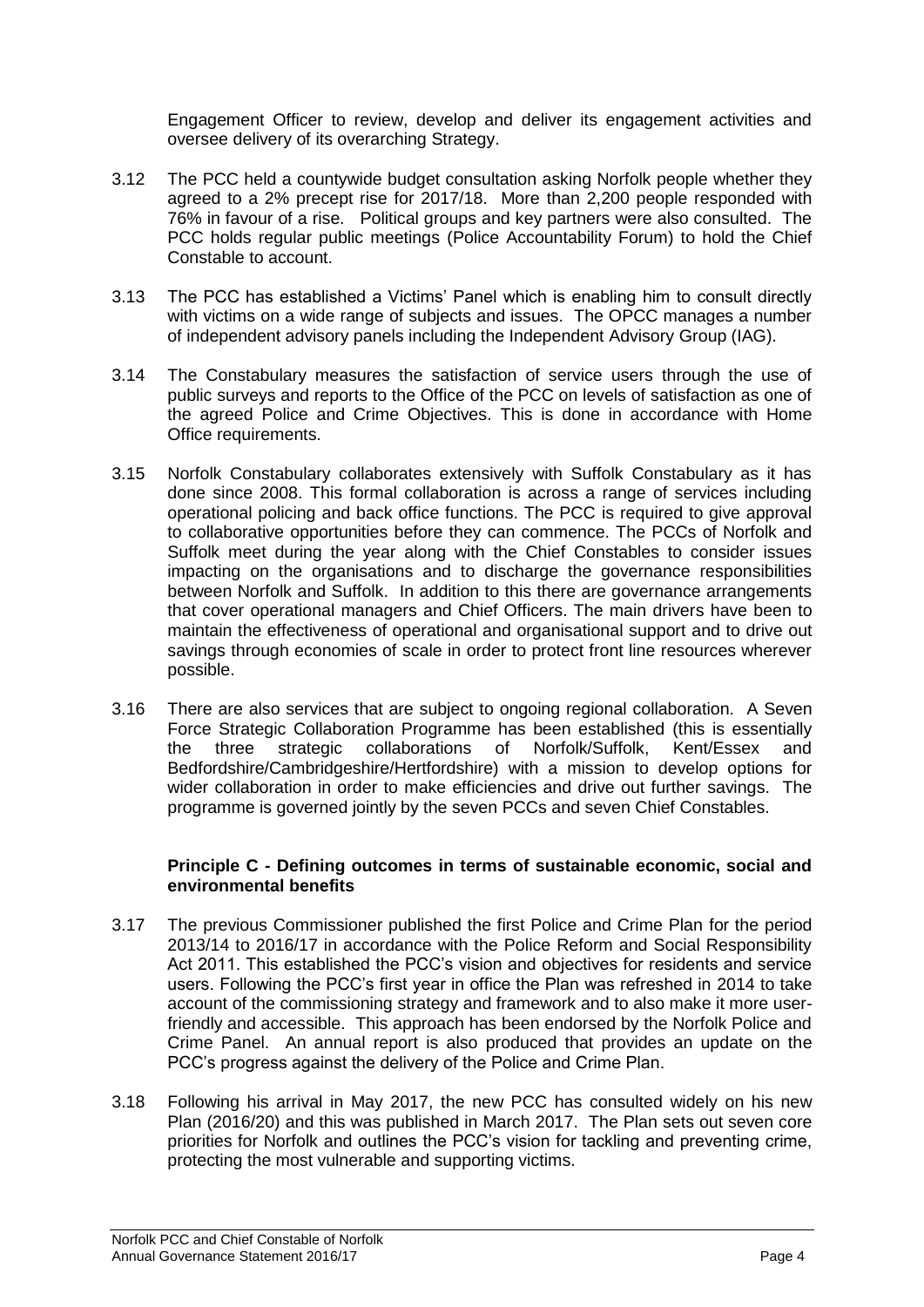The seven priorities are:-

- Increase visible policing
- Support rural communities
- Improve road safety
- Prevent offending
- Support victims and reduce vulnerability
- Deliver a modern, innovative service
- Good stewardship of taxpayers' money.
- 3.19 There is a co-ordinated process for strategic and medium-term financial planning (MTFP). The budget for 2016/17 was set by the previous PCC based on a 'cash level' government funding settlement for police in 2016/17. In the Police Grant Report on 17th December 2015, the Minister of State for Policing said "For 2016/17 direct resource funding for each PCC, including precept, will be protected at flat cash levels, assuming that precept income is increased to the maximum amount available." As a result, the PCC decided to increase the precept by 2%. With funding the same in cash terms (as in 2015/16), budget reductions were required to finance pay awards, price inflation and service pressures over the medium term. The work involved in preparing the budget and the MTFP requires close liaison with operational staff and budget managers followed by a detailed process of scrutiny and challenge by Chief Officers in order to ensure that the MTFP can finance the strategic aims of the Constabulary and the PCC.
- 3.20 There is a clearly defined corporate performance management framework. Objectives and key performance indicators are established and monitored both at a corporate and local level. Regular reports are made to senior managers, the Command Team and to the Commissioner on performance against objectives. This includes detailed analysis and scrutiny of performance and compares performance against the most similar family of forces.
- 3.21 Proposals for collaboration go through a detailed process, designed to ensure that all options are considered and that all parties can sign up to formal agreements in the knowledge that future policy, performance and resource levels are recognised at the offset. Dedicated resources are in place to support those units subject to Norfolk / Suffolk collaboration, including the formulation of detailed business cases. The business cases are subject to review by senior officers and the Joint Chief Officer Teams of the two constabularies. Proposals are further discussed before final sign off by the two PCCs. This is underpinned by formal agreements covering the legal aspects of collaboration. A similar process applies to regional proposals.
- 3.22 A Programme Management Office has been established to oversee the planning, implementation and delivery of Norfolk and Suffolk Constabularies' overarching change programme in accordance with the two force's strategic priorities and report upwards into a Joint Norfolk and Suffolk Chief Officer Team and the PCCs.

## **Principle D - Determining the interventions necessary to optimise the achievement of the intended outcomes**

3.23 Norfolk and Suffolk Constabularies gather data and intelligence from a range of sources to produce an annual Strategic Assessment. The Strategic Assessment takes into account all relevant internal and external factors that might impact upon policing, crime and disorder at county and local level, highlighting emerging issues, risks and threats. All issues are risk assessed using the nationally recognised Management of Risk in Law Enforcement (MoRiLE) framework The Strategic Assessment is then used to inform the development and review of the Police and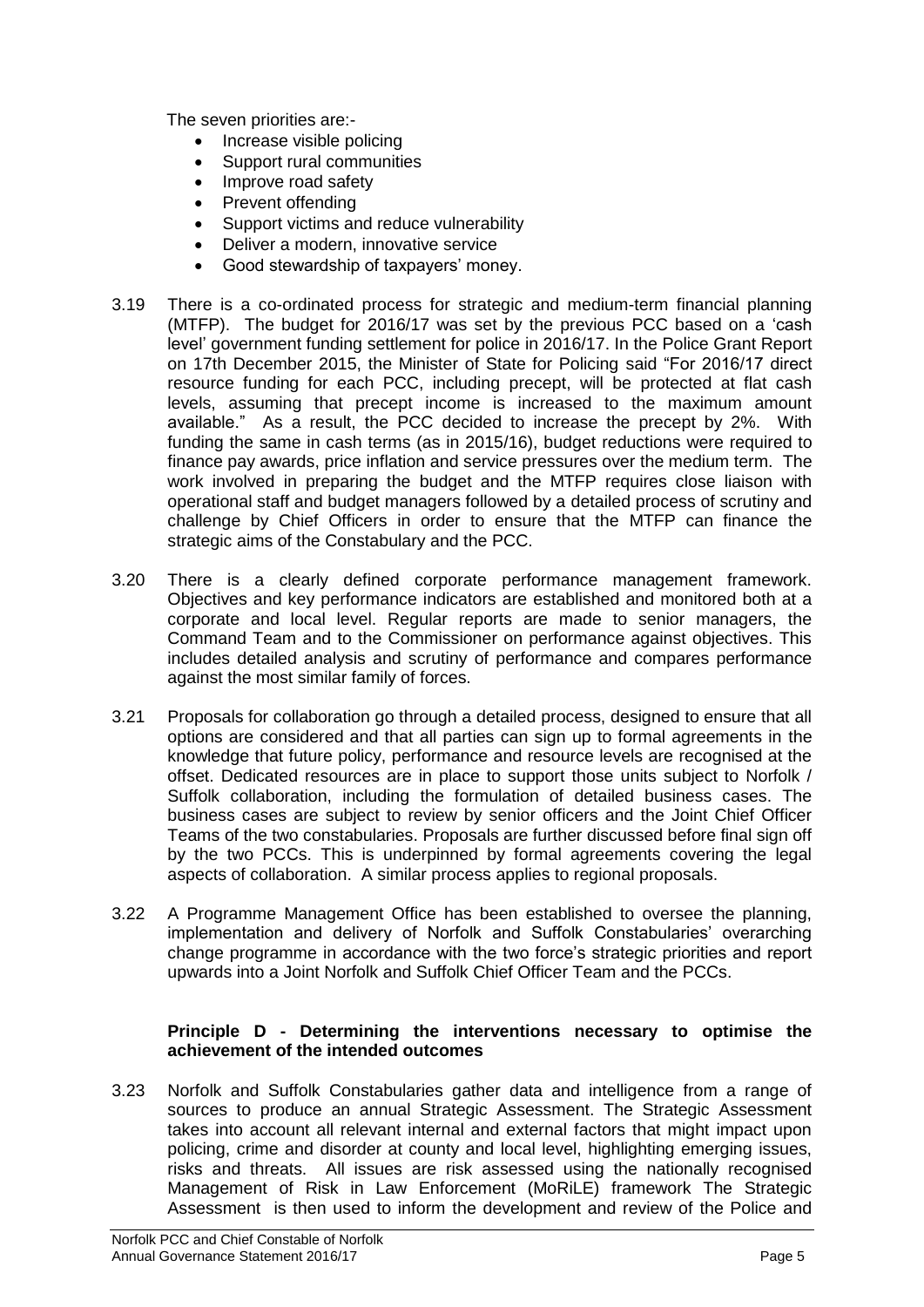Crime Plans and the local policing plans and performance frameworks. It also leads to the setting of the Operational Control Strategy for which there are identified strategic leads for each theme area. Partners are consulted in the development of the Strategic Assessment and the final document is also shared with them to help aid their decision making and planning.

- 3.24 The Constabulary also undertakes strategic analysis in the form of Strategic Profiles. Where relevant, these are produced jointly for Norfolk and Suffolk, highlighting any cross force and single force issues. The profiles cover a range of strategic crime and thematic topics, including some looking at organisational issues such as sickness and absence management. They provide a comprehensive account of the topic, taking into consideration any existing research or 'what works' evidence to inform strategic and tactical action plans and decision making. Partnership data is utilised wherever possible and consultation is also undertaken with stakeholders outside of policing as a key part of the process to ensure they are widely informed. These strategic profiles are used to inform the overall Strategic Assessment.
- 3.25 The Joint Performance and Analysis Department (JPAD) undertakes analysis, research, consultation and improvement and evaluation activity across the Constabulary. The collaboration of these distinct areas of business within one department allows for more informed analysis to take place which could relate to any part of the organisation, whether operational or organisational. This collaboration also results in the greater use of a variety of techniques to aid tactical and strategic decision making and to formulate problem solving approaches. The department seeks to use an evidenced based approach to its work ensuring that the best available evidence regarding 'what works' is considered as part of the Constabulary's problem solving activity and evaluations are conducted to ensure lessons are learnt and successes identified.
- 3.26 The department produces analytical work to support a number of forums and groups, including the Tasking and Co-ordination Group meetings and Performance and Accountability meetings, delivering strategic and tactical products which facilitate forward resource planning and the identification and management of threat, risk and harm, thereby minimising costs to the organisation. The department supports the Constabulary in meeting its statutory and legislative requirements regarding information and data provision including the Annual Data Returns as set out by the Home Office and provision of data for a large proportion of Freedom of Information Requests.

#### **Principle E - Developing the entity's capacity, including the capability of its leadership and the individuals within it**

- 3.27 Norfolk and Suffolk Constabularies have a Leadership Development Programme called Best I Can Be and run a quarterly series of professional development events as part of the work being delivered under the Leadership Strategy.
- 3.28 The Strategy promotes the idea that Leadership is not necessarily about rank. It advocates 'Courageous, Inclusive and Ethical' leadership. It goes further to describe the development of the whole workforce which is engaged not only in day to day activity but also in strategic projects and change programmes.
- 3.29 The Professional Development Review process continues to be improved and embedded and work continues to develop an ePDR system.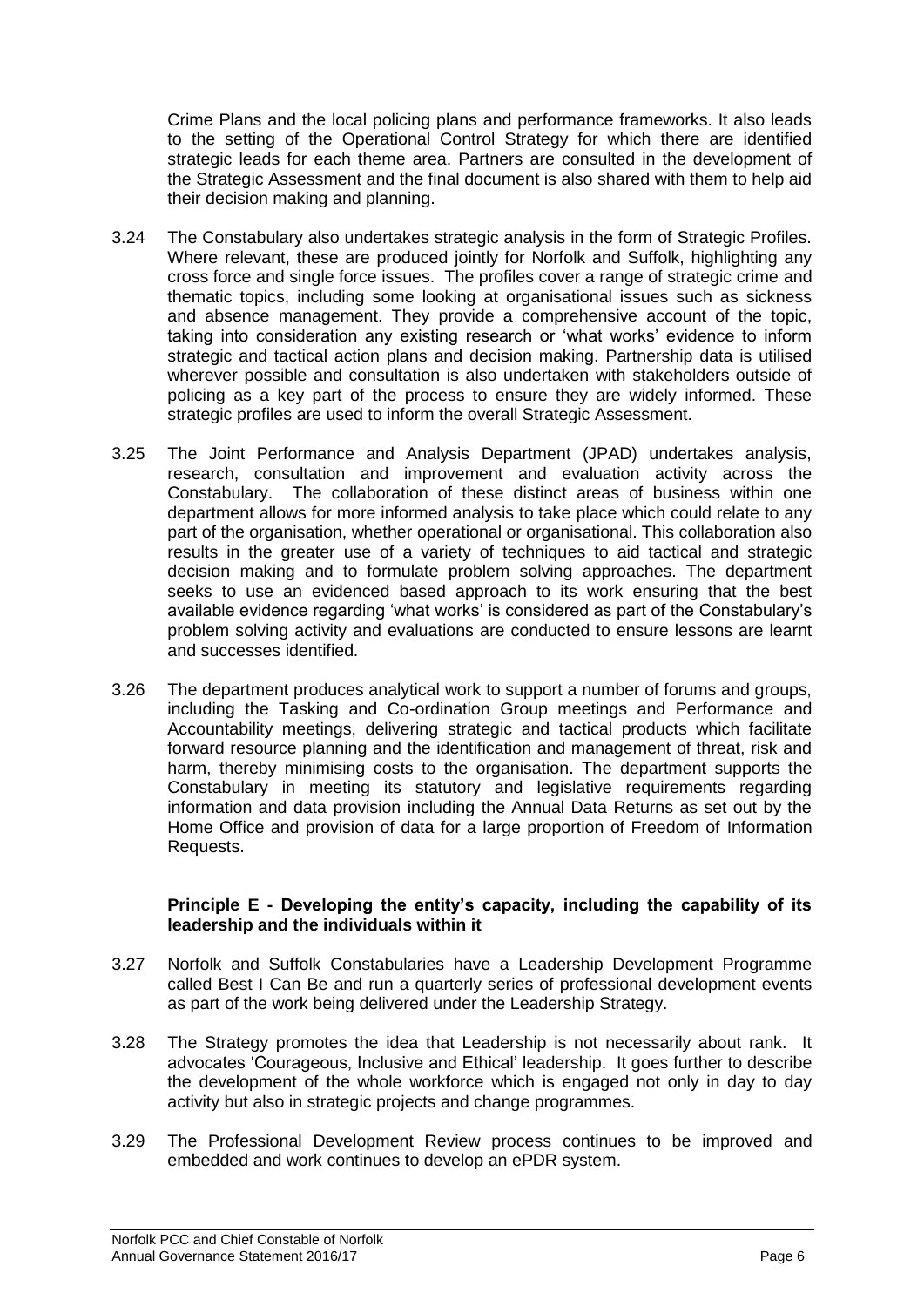#### **Principle F - Managing risks and performance through robust internal control and strong public financial management**

- 3.30 The PCC and Chief Constable have Risk Policies in place to ensure that the risks facing the organisation are effectively and appropriately identified, evaluated and reported. The Joint Norfolk and Suffolk (Constabularies) Risk Management Policy includes details of the risk management framework within the governance structure of Norfolk Constabulary.). It sets out risk management requirements and practices that should be undertaken; by whom and when, and outlines the consequences of non-adherence. The policy supports a robust risk management approach for ensuring that strategic objectives are achieved and shows how risk is dealt with, by mitigation and/or escalation to the appropriate level in the organisations. A similar policy has been drawn up by the Norfolk Office of the PCC (OPCC). The Audit Committee routinely sees the Strategic Risk Registers.
- 3.31 The Crime Registry and Audit functions for Suffolk and Norfolk are also now part of JPAD. By carrying out independent and rigorous audit of crime and incident recording, they provide an objective assessment of how the Constabularies are complying with the National Crime and Incident Recording Standards. The audit reports produced are reviewed by Chief Officers and if areas for improvement are identified, action is allocated and taken accordingly. As necessary, any areas of risk in relation to Crime Data Integrity are also raised at the Force Crime Data Integrity meetings and detailed on the risk register.
- 3.32 As noted in the 2015/16 Annual Governance Statement, the introduction of Athena in October 2015 led to a reduction in data quality and a temporary halt in the provision of performance information. In response to this an Athena Data Quality Gold group was established and a detailed action plan introduced to ensure the quality of crime recording was improved to levels that ensured confidence in the data. Performance reporting has since been re-introduced. Data quality remains a key focus for the organisations with it being discussed at Athena and Crime Data Integrity meetings and with resources now in place specifically focused on data quality. Training staff on the importance of data quality and how to record information accurately within Athena is also undertaken and the training is updated in line with any national or local changes and developments.

#### **Principle G - Implementing good practices in transparency, reporting, and audit to deliver effective accountability**

- 3.33 The Commissioner produces and publishes an Annual Report which details performance for the previous year against the objectives set in the Annual Policing Plan. Financial performance against the revenue budget, capital programme and levels of reserves is reported regularly.
- 3.34 The OPCC has received an award (for the second year running) for the quality of its website, which includes the transparency requirements set out by Regulations.
- 3.35 The Audit Committee (now meeting in public) has overseen the full programme of internal and external audit activity. See details below.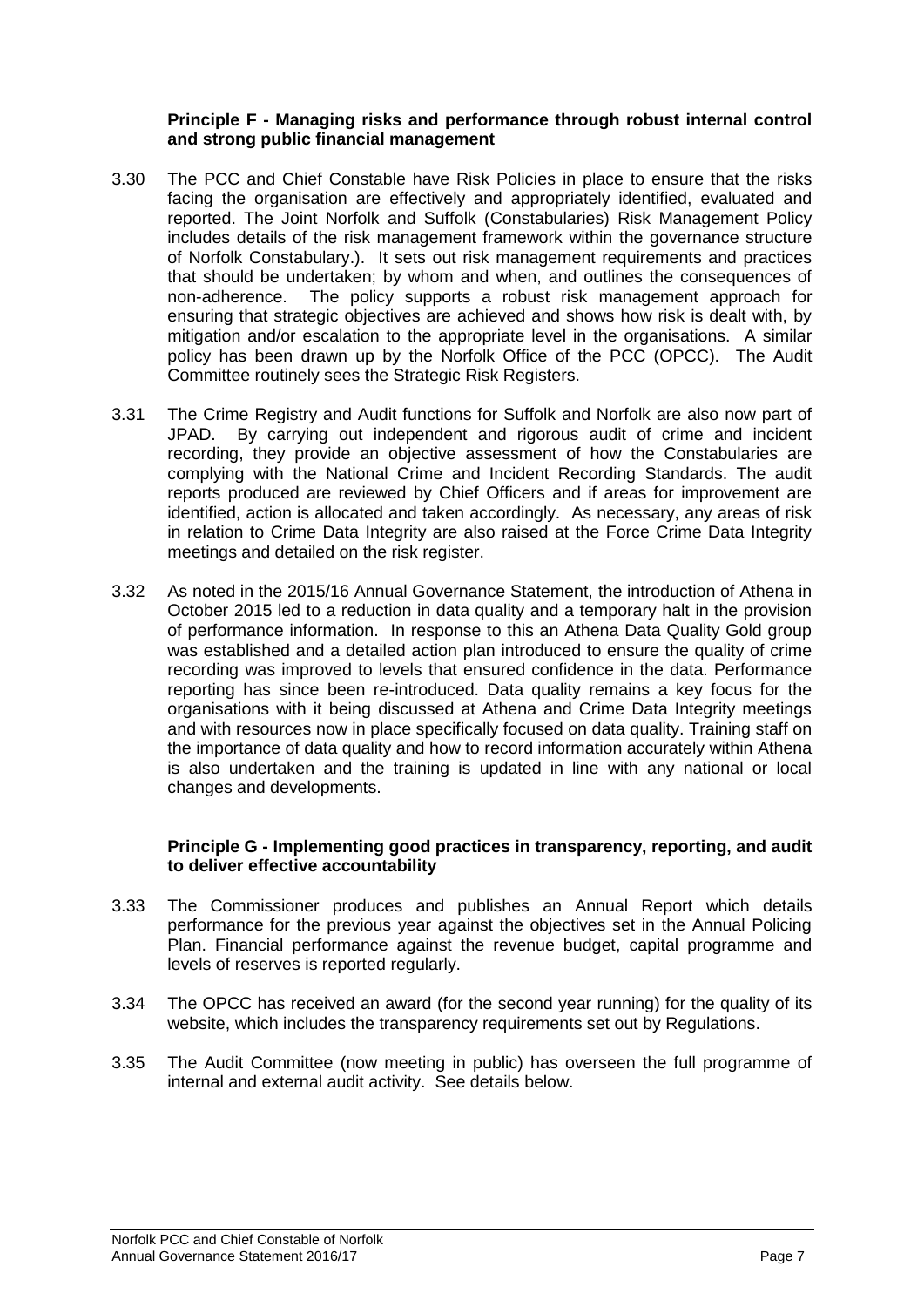# **4. Review of Effectiveness**

- 4.1 The PCC and Chief Constable have responsibility for conducting an annual review of the effectiveness of the governance framework, including the system of internal control.
- 4.2 This review of effectiveness is informed by the work of executive managers within the Constabulary and the OPCC who have the responsibility for the development and maintenance of the governance environment, the head of internal audit's annual report and also by comments made by the external auditor and other review agencies and inspectorates.
- 4.3 A full report was presented to the June meeting of the Audit Committee and the groups and processes that have been involved in maintaining and reviewing the effectiveness of internal control include the following:

## **4.4 Corporate Governance Working Group**

4.4.1 This Group has been established to review the corporate governance framework and systems of internal control and to oversee the preparation of this Annual Governance Statement. The group comprises the Chief Executive of the PCC, the PCC's and Chief Constable's Chief Finance Officer, the Hand the Head of Joint Finance together with one co-opted member of the Audit Committee. The officers have involvement in the oversight of the governance framework and its processes and are in a position to review its effectiveness.

## **4.5 Internal Audit**

- 4.5.1 Internal audit (delivered under contract by TIAA from 1 April 2015) provides independent and objective assurances across the whole range of the PCC's and Constabulary's activities and regularly presents findings to the Audit Committee of the PCC and Chief Constable. They have taken a managed audit approach in conjunction with external audit to ensure that all necessary areas of compliance are covered. The audit programme for the year was prepared and agreed with the PCC and Chief Constable following a risk based assessment. The managed audit approach has been developed successfully over past years, in agreement with external audit to bring further efficiency to audits. At each meeting of the Audit Committee the Head of Internal Audit also presents a 'Follow-Up' Report which sets out the numbers of implemented recommendations and those which remain outstanding.
- 4.5.2 The external auditor (Ernst and Young LLP, appointed by the Audit Commission in 2012) is able to place reliance on the work of internal audit.
- 4.5.3 Internal audit is required to give an overall opinion on the adequacy and effectiveness of the framework of the internal control and risk management environment.
- 4.5.4 The overall opinion for 2016/17 from the Head of Internal Audit was:

"TIAA is satisfied that, for the areas reviewed during the year, the Police and Crime Commissioners for Norfolk and Suffolk and Chief Constables of Norfolk and Suffolk Constabularies have reasonable and effective risk management, control and governance processes in place. Also, there was evidence to support the achievement of value for money with regard to economy, efficiency or effectiveness of the systems reviewed. This opinion is based solely on the matters that came to the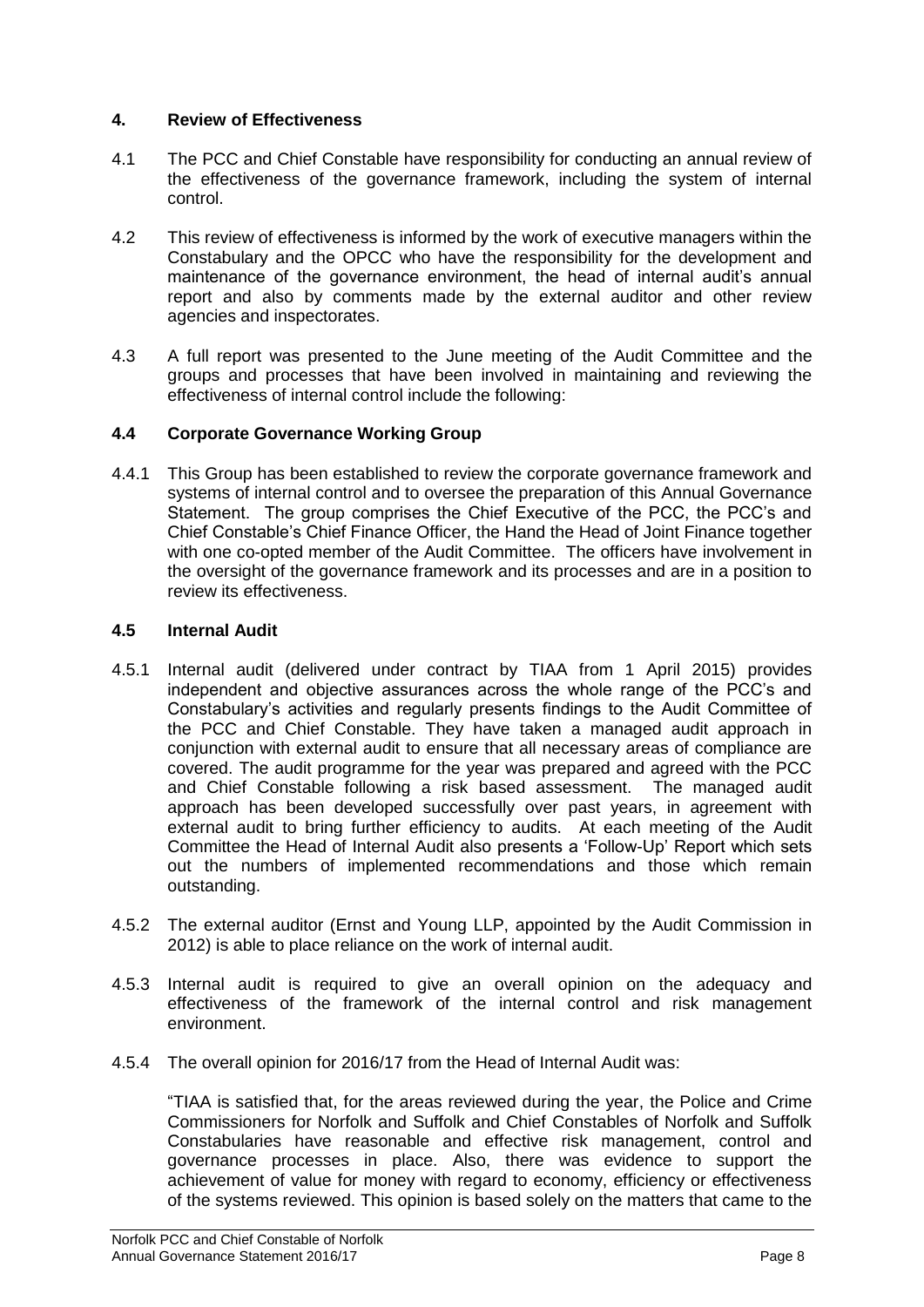attention of TIAA during the course of the internal audit reviews carried out during the year and is not an opinion on all elements of the risk management, control and governance processes or the ongoing financial viability which must be obtained by the Police and Crime Commissioners for Norfolk and Suffolk and Chief Constables of Norfolk and Suffolk Constabularies from its various sources of assurance."

#### **4.6 External Audit and Other External Review Bodies**

- 4.6.1 External Audit provides a further source of assurance by reviewing the annual accounts and value for money assessment and reporting upon internal control processes and any other matters relevant to their statutory functions and codes of practice. An unqualified audit report was issued on the 2015/16 Statement of Accounts at the end of September 2016 together with an unqualified value for money conclusion. The External Auditor's Annual Audit Letter was issued on October 2016 and it did not identify any matters to be addressed.
- 4.6.2 The Constabulary is subject to almost continuous review by Her Majesty's Inspector of Constabulary (HMIC) and a number of inspections were carried out over the period. Reports relating to Norfolk can be found on HMIC website: <https://www.justiceinspectorates.gov.uk/hmic/?type=publications&force=norfolk&s&cat&year>

Of note are the following reports (Comments/actions taken by the Constabulary in blue text) -

# **PEEL: Police Effectiveness 2016**

HMIC Overall Judgement: Good. Areas for improvement

*The force should reduce the backlog of crimes awaiting closure in the incident management unit.* The force no longer has a back log of investigations/crimes with the Investigation Management Unit.

*The force should ensure that it is fully compliant with the Code of Practice for Victims of Crime.* The comment related to compliance on the offer of a VPS at time an evidential statement is taken. Following a successful pilot in Great Yarmouth trialling Victim Personal Statement Packs the constabulary they are being rolled out across the county.

*The force should review how it handles domestic abuse cases which are waiting for an officer to be assigned; in particular, it should ensure that victims are not being exposed to harm because of unnecessary delays*. All domestic incidents that are risk assessed not to require an immediate or priority response on a Grade A or B are forwarded to the appropriate district dispatch desk to be allocated to an officer to deal with. Where there is a delay in an officer being able to attend, or there is any relevant additional information, a further risk assessment will take place to ensure that it is correctly graded and that the victim is not exposed to any harm as a result of any delay in attending.

*The force should review its absent and missing children procedures in the control*  room to ensure that it is properly investigating the cases of children who are *categorised as absent.* The Constabulary is currently reviewing its control room operating procedures to reflect the new College of Policing Approved Professional Practice. Within the new guidance there is no longer a category of "Absent" for children.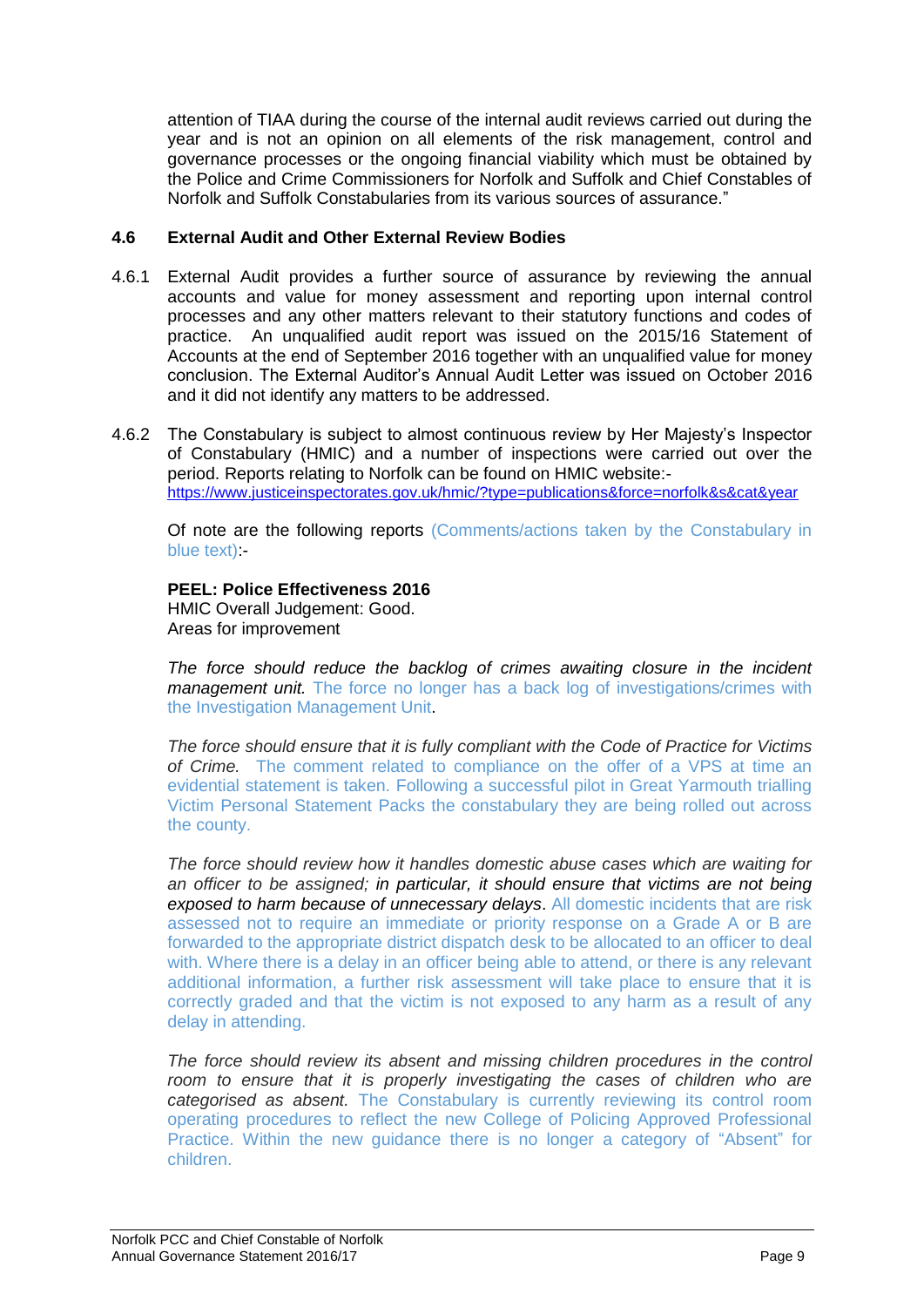*The force should review its use of preventative legislation, particularly Domestic Violence Protection Orders and Notices, and Clare's Law, to ensure that it is making best use of these powers to safeguard victims of domestic abuse.* The constabulary continues to use Domestic Violence Protection Notices for those vulnerable victims of domestic abuse who are seen as being at high risk by the attending officer and are likely to benefit from the protections provided by the Domestic Violence Protection Order. Further safeguarding and support is provided by the Multi Agency Safeguarding Hub, Domestic Abuse Safeguarding Team and the Independent Domestic Violence Advocate service to maximise the safeguarding of the victim. This includes the use of Clare's Law. Recent changes to our partnership meeting structures have increased the timeliness of Clare's Law decisions and disclosures.

*The force should further develop its serious and organised crime local profile in conjunction with other organisations; this would enhance its understanding of the threat posed by serious and organised crime and inform joint activity aimed at reducing this threat*. A refresh of the constabulary's local serious and organised crime profile is underway to include partnership data and includes the newly formed Local Organised Crime Partnership Boards. The local profile will be complete and ready for presentation to the Joint Chief Officer Team in August 2017.

*The force should enhance its approach to the lifetime management of organised criminals to limit their offending.* The Norfolk and Suffolk Integrated Offender Management approach '180' fits within the Government's Serious and Organised Crime Strategy. All released nominals are subject to assessment through the 180 matrix and will feature within the Organised Crime Group Management Meeting and will be subject to intervention and provision of a Locally Responsible Officer.

# **PEEL: Police Efficiency 2016**

HMIC Overall Judgement: Good Areas for Improvement

Norfolk Constabulary should develop a better understanding of how the benefits of investing and using ICT affect its ability to meet current and likely future demand efficiently, with a view to updating its ICT strategy. *The constabulary has made significant investment in ICT and has a strong track record of delivery to enable benefits. To date it has expanded the capacity of its networks to support changes in Norfolk working practices and collaboratively with Suffolk, including significant extra storage to support its leading Digital Forensic Unit, a common platform for Airwave, and a joint finance payroll unit to drive down costs. It has expanded the capacity and delivery of Automatic Number Plate Recognition infrastructure to support its use as a frontline proactive tool. It is also introducing body worn video cameras and mobile devices to front line officers. It has refreshed and improved its cybersecurity to comply with a PSNP health check. Dedicated projects with bolstered governance structures have been put in place to oversee the full realisation of benefits from both the Athena and Enterprise Resource Planning systems. These market-leading systems were significant capital investments that have brought about major organisational change, but it is acknowledged have taken longer than desired in achieving the planned benefits.*

Norfolk Constabulary should undertake appropriate activities to fully understand its workforce's capabilities, in order to identify any gaps and put plans in place to address them. This will enable the force to be confident in its ability to efficiently meet current and likely future demand. *The constabulary has worked hard to centralise the information contained in departmentally held workforce skills databases. It now has a cleansed skills database and agreed establishment data which will inform a corporate training needs analysis by the end of the year.*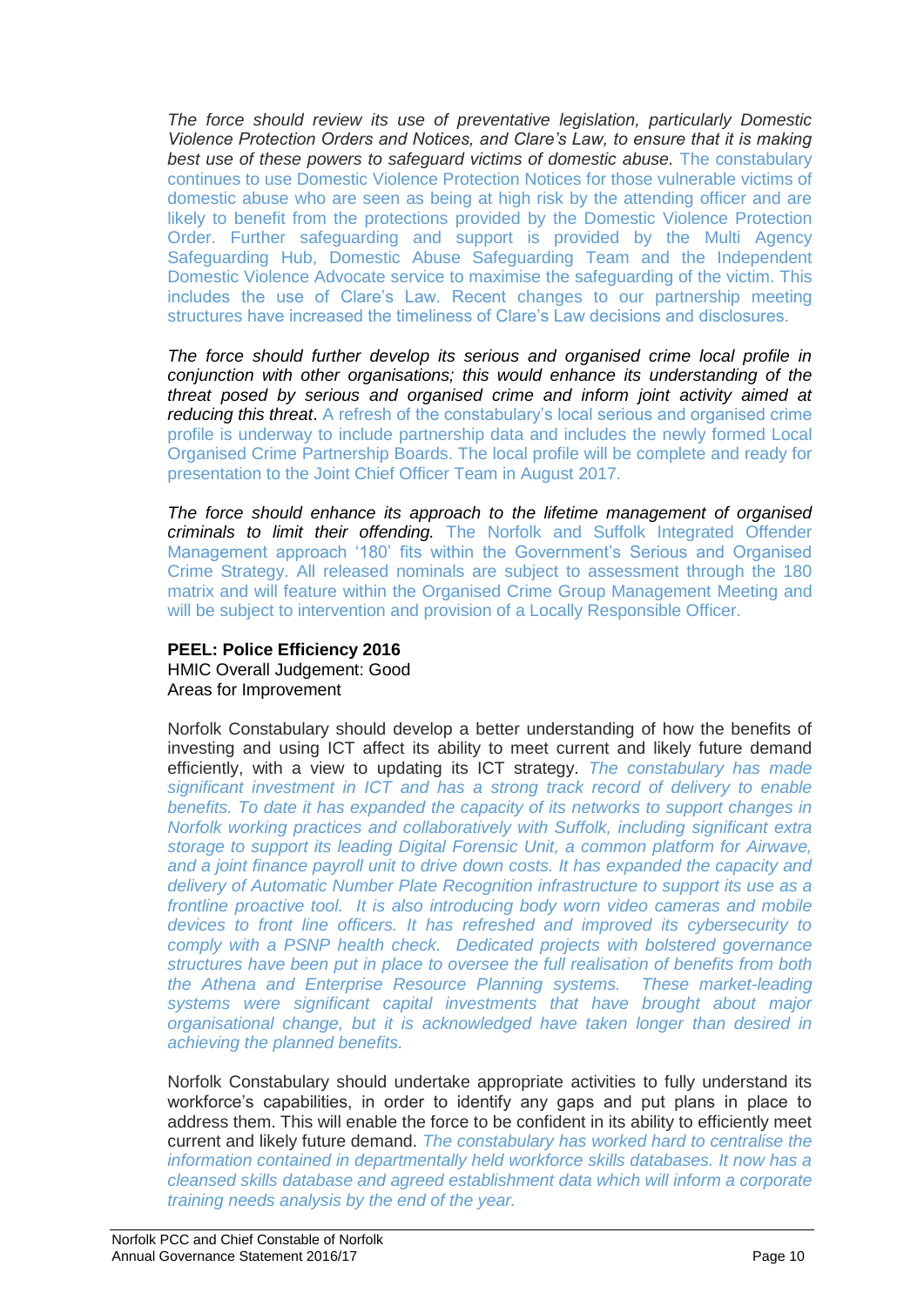# **PEEL: Police Legitimacy 2016**

#### HMIC Overall Judgement: Good. Areas for improvement:

The force should improve how it demonstrates that it has taken action to improve how it treats all the people it serves. *The constabulary has put in place communications strategies which include transparency of police actions as recently seen during Operation Gravity. Social media, letters, posters and traditional media have been used to update the local community regarding actions taken. This approach is being extended to other proactive operations around child sexual exploitation and protecting vulnerable people.* 

- 4.6.3 Following the audit undertaken by the Information Commissioner's Office (ICO) in April 2016 across Norfolk/Suffolk Constabularies, work has progressed to action the recommendations to help reduce the risk of non-compliance with the Data Protection Act. Resourcing levels have been reviewed and three temporary appointments (to end March 2018) are currently being recruited to address the information sharing, auditing and compliance requirements. The audit findings continue to be progressed and managed through the Information Management Steering Group.
- 4.6.4 As in previous years, Information Management has dealt with a number of data breaches in 2016/17 of which none have been reported to the Information Commissioner's Office (ICO) as they have either been contained between the relevant parties or not of serious enough impact to warrant referral. All data breaches reported to information management are thoroughly investigated and the final report is considered by the respective force Deputy Chief Constable (Senior Information Risk Owner (SIRO)) for a final decision as to whether to refer to the ICO. At present there is no mandatory requirement to refer data breaches to the ICO though this is likely to change when the new Data Protection regime takes effect in May 2018 following the adoption of the General Data Protection Regulation (GDPR) and Directive.

# **4.7 Police and Crime Panel**

4.7.1 The Police and Crime Panel provides checks and balances in relation to the performance of the PCC and scrutinises the PCC's exercise of his statutory functions. The Panel is independent of the PCC and consists of 3 county councillors, 7 district councillors and 2 independent co-opted members.

# **4.8 Audit Committee**

- 4.8.1 The Committee provides advice, to the PCC and Chief Constable, on audit and governance issues and champions both audit and the embedding of risk management. Specifically, it receives and scrutinises the review of the system of internal control, and agrees and monitors any action plans resulting from those reviews. The Committee regularly reviews its own performance and prepares an annual report for submission to the PCC and Chief Constable.
- 4.8.2 In addition to this the Committee also examines and considers the draft Annual Governance Statement, and reviews the draft accounts of the PCC and Chief Constable to make recommendations in this respect. Also, it reviews the annual draft Treasury Management Strategy, monitors its application during the year and makes recommendations as appropriate.
- 4.8.3 Members have continued to receive briefings and training through the year and two vacancies have been filled.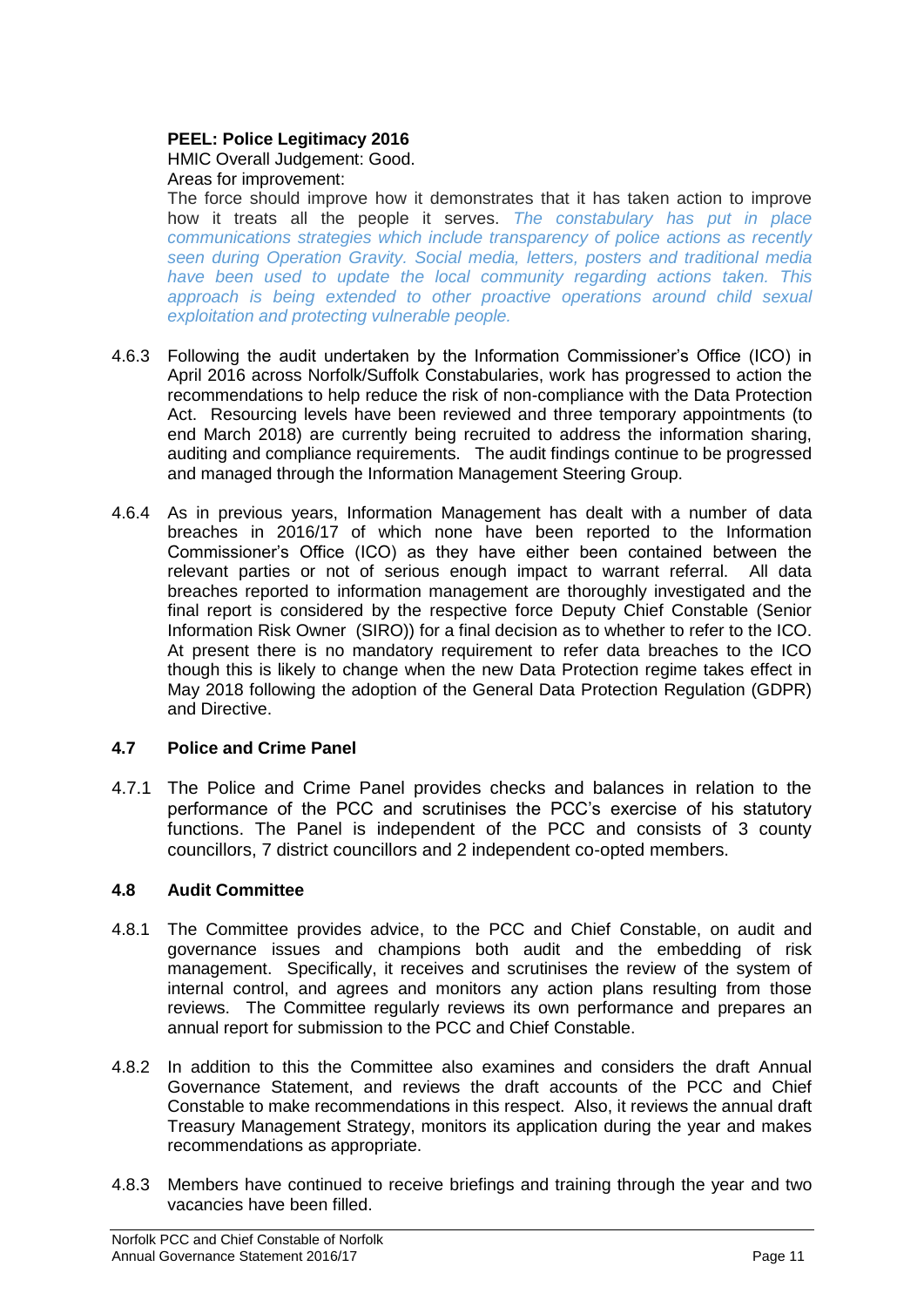## **5. Significant Governance Issues**

- 5.1 The significant governance (internal control) issues identified in the 2015/16 Annual Governance Statement have been subject to follow up by Internal Audit. Reconciliation of tax and national insurance deductions relating to 2015/16 remains outstanding, however, payments have been made to HMRC and a payroll software fix is awaiting testing.
- 5.2 There were four areas (Purchase Cards, HR Recruitment, Duty Management System, HR Strategy and Workforce Planning) reviewed by internal audit in 2016/17 where it was assessed that the effectiveness of some of the internal control arrangements provided 'limited' assurance. Recommendations were made to further strengthen the control environment in these areas and the management responses indicated that the recommendations had been accepted. Most of recommended actions have been completed.
- 5.3 Whilst there are no 'significant' governance issues identified within the audit reports a number of recommendations make reference to the Enterprise Resource Planning System. A project is underway (commenced May 2017) to ensure that the system is running as efficiently and effectively as possible (see also paragraph 4.6.2).
- 5.4 With budgets likely to remain 'cash flat' over the medium term, real terms reductions to balance the budget are required year on year to finance inflation, pay awards and operational demand pressures. By the end of the current MTFP period (to 2020/21) some £40m annually recurring savings will have been found. An earlier start has been made on the 2018/19 budget and MTFP processes and this should give more opportunity for the Chief Constable and PCC to take measured and probably difficult decisions as regards budget reductions. Operational demands are also putting significant pressure on the 2017/18 budget. The existing strong financial planning governance processes (Service and Financial Planning Challenge Panels, underpinned by the use of Outcome Based Budgeting tools) will be continued. The Panels will identify a range of low to high risk budget reduction options which will then be considered by Chief Officers prior to discussion with the PCC.
- 5.5 Project Athena remains on the Constabulary Strategic Risk Register. Governance around Athena is very tight with all risks and issues managed locally at the monthly Athena User Group and the Athena Strategic Board (Norfolk and Suffolk) chaired by the Deputy Chief Constable. Regionally the governance matrix extends through the Athena Management Organisation (hosted by Essex) to PCCs and Chief Constables of the founder forces.

# **6. Assurance Summary**

- 6.1 The Corporate Governance Working Group has concluded that the governance arrangements are fit for purpose in accordance with the governance framework. Those areas to be specifically addressed are set out in Section 5 above.
- 6.2 Finally, we are satisfied that this report is an accurate summary of the governance arrangements in place in the Constabulary and the OPCC and of their effectiveness during this period.